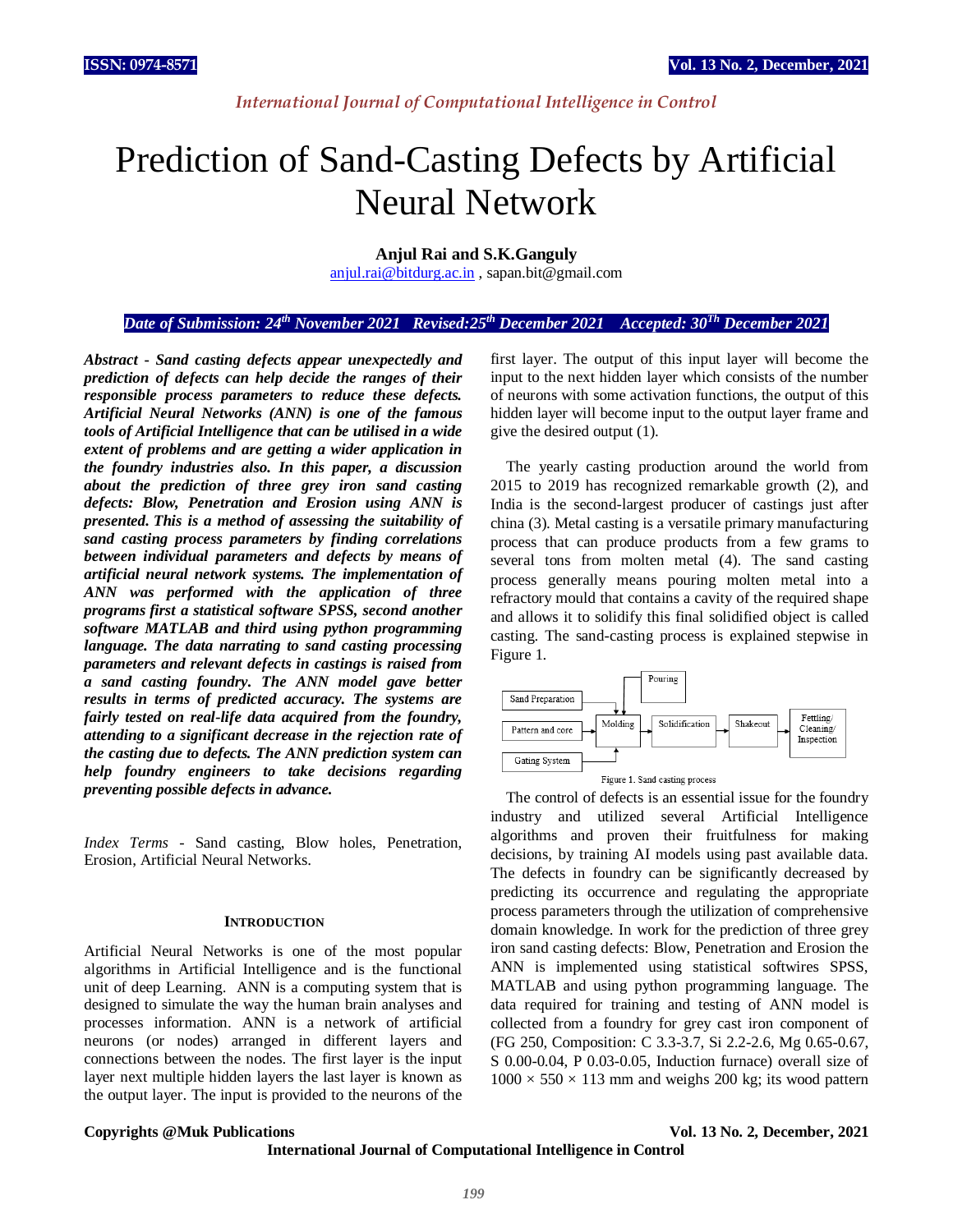weighs 27kg. The yield is between 70 and 75 %. The detailed drawing of the component is shown in figure 2.



Figure 2. Sand casting part considered in the study

The foundry typically carried out 4–5 heats (cycles of melting and pouring) on each working day, each heat being used to pour 4-5 castings. For each heat, 7 data items were identified for collection included Moisture percentage, Permeability, Binder Percentage, Pouring Temperature, Grain Fineness Number, Mould Hardness, Green Strength and assurance of the three defects. The data from 493 heats (approximately 1590 castings) were collected over six months. The sample dataset of 494 data entry which contains the total seven parameters for evaluation propose from that we can predict the output variables like blow, Penetration and Erosion. Each record has a class value that indicate whether the casting suffered any defect or not within six-month measurements.

The created sand-casting data has certain characteristics that makes the analysis very challenging and attractive as well. The next Literature review about ANN in the realm of metal sand casting defect reduction is discussed.

# **LITERATURE REVIEW**

To support sand foundry production researchers have adopted different types of Neural Networks differently. Now a review about the relevance of ANN in foundries for casting defect reduction is presented. For cause detection of gas porosity defects in sand casting (5) trained ANN using process parameters, materials used and workers involved. (6) Applied a backpropagation neural network to predict some significant defects in sand castings. For shrinkage location recognition(7) trained back propagation neural network with the results of Finite Element Methods.(8) Used artificial neural network-based methodology to the identification of flaws in the aluminium alloy castings by radio graphical image analysis. (9) Offered an Artificial Neural Network based model to foresee collapsibility of CO2 sand moulds. To assess the green compressive strength of clay bonded moulding sand (10) offered neuro-fuzzy

based models and witnessed that the neuro-fuzzy model was more precise than the neural network model. (11) Indicated that the Radial Basis Function Artificial Neural Network (RBFANN) model could adequately estimate the parameter values of phosphate graphite sand. To determine the relationship between input-output parameters of cementbonded moulding system (12) used propagation algorithm and a genetic algorithm, based neural networks and proved it can be used for both forward and reverse mapping of input and output parameters. (13) apply back-propagation neural networks and genetic neural networks for both forward and reverse modelling of input and output parameters of green sand moulding after that (14) adopted back-propagation as well as genetic neural network for determining the relationship between input-output parameters of sodium silicate bonded carbon dioxide hardened sand moulding. (15) Presented a method of selection of the proper kind of a neural network for prediction a sand moistness on the bases of certain moulding sand properties such as: permeability and friability. To analyse the influence of input variables on compressive strength of Furan No-bake mould system (16) formed ANN modal. Artificial Neural Network has also been applied in the foundry industry to control melting processes in furnaces. (17) presented Artificial Neural Network-based model to determine the active bentonite content in green moulding sand based on sand properties such as permeability, compactibility and the compressive strength, and letter (18) applied Neural Networks for controlling the quality of bentonite moulding sand. ANN has been used in the sand-casting industries for defect identification, quality assessment of the castings, prediction of possible defects, selection and control of sand mould properties and for optimization of casting input parameters.

To summaries Artificial Neural Networks have been used to carry out input-output modelling of the metal sand casting process. That Artificial Neural Networks are excellent in the sand-casting quality and mould quality predictions and for optimization of casting input parameters. Next in this work discussion about data collection from sand casting foundry is presented.

# **ARTIFICIAL NEURAL NETWORK AND SAND-CASTING DEFECT PREDICTION**

To see whether the input parameters can predict the defects blow, penetration and erosion using the available data, an artificial neural network (ANN) is built using SPSS program (a statistical software). A Multilayer perceptron neural network is built in SPSS, with the seven input variables. The information about the network is given in the table 2.

Table 2 Network Information

Input Covariates 1 x1

# **Copyrights @Muk Publications Vol. 13 No. 2, December, 2021**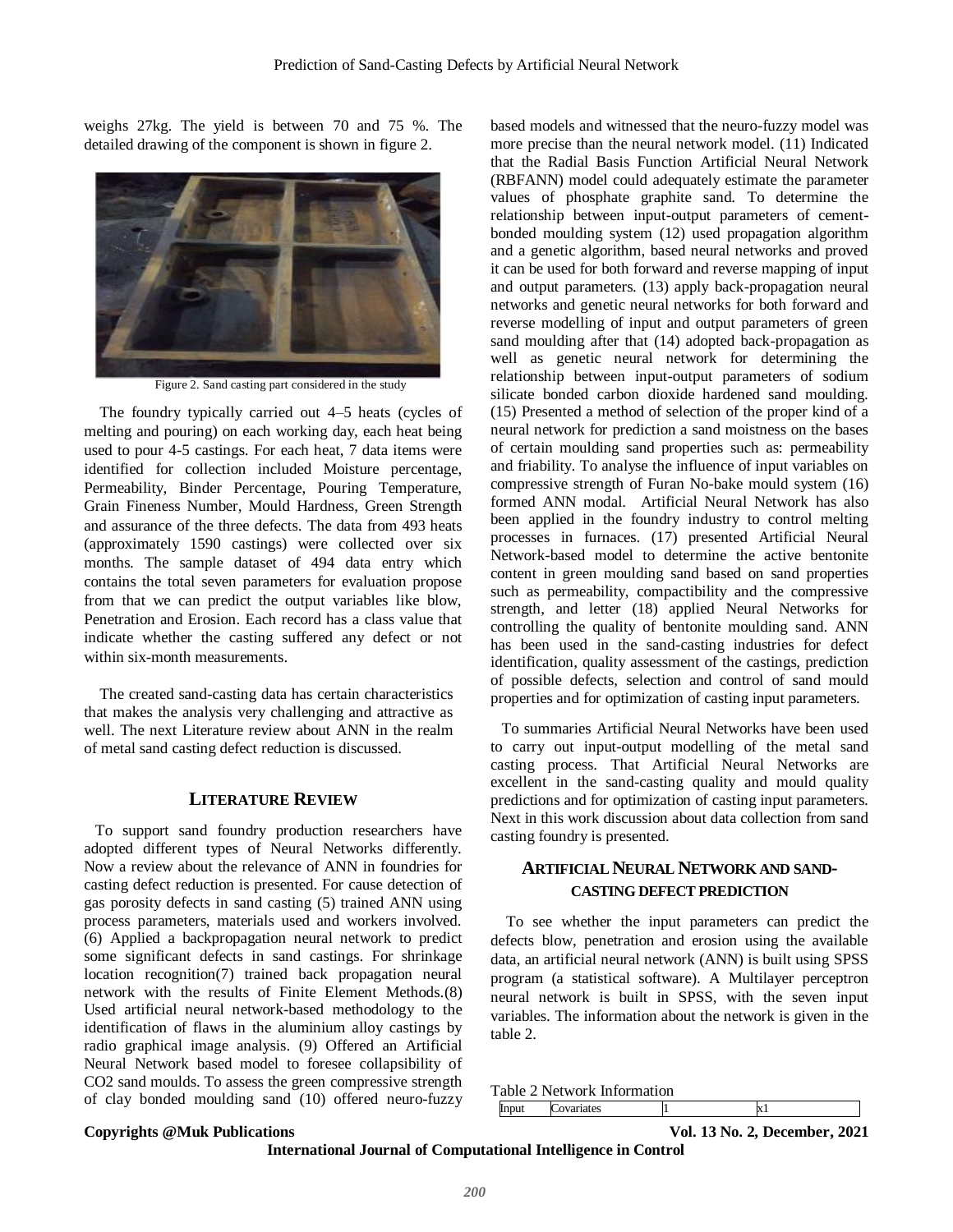| Layer              |                                              |                | x2          |
|--------------------|----------------------------------------------|----------------|-------------|
|                    |                                              |                | x3          |
|                    |                                              |                | x4          |
|                    |                                              |                | х5          |
|                    |                                              |                | хб          |
|                    |                                              |                | х7          |
|                    | Number of Unitsa                             |                |             |
|                    | <b>Rescaling Method for Covariates</b>       | Standardized   |             |
| Hidden<br>Layer(s) | Number of Hidden Layers                      |                |             |
|                    | Number of Units in Hidden Layer 1a           |                |             |
|                    | Activation Function                          | Sigmoid        |             |
| Output<br>Layer    |                                              |                | Blow        |
|                    | Dependent Variables                          |                | Penetration |
|                    |                                              |                | Erosion     |
|                    | Number of Units                              |                |             |
|                    | <b>Rescaling Method for Scale Dependents</b> | Normalized     |             |
|                    | <b>Activation Function</b>                   | Sigmoid        |             |
|                    | <b>Error Function</b>                        | Sum of Squares |             |

The network is having seven input variables in the input layer one hidden layer with eight nodes listed in the table. The network architecture is shown in figure 3. Which is having the topology of 7-8-3.



Figure 3 Network Diagram with topology 7-8-3

Error computations based on the training sample of the overall modal is represented in table 3. The sum of square error of the training data is 3.880 and for testing data is 1.851 which shows the Built neural network is performing well.

TABLE 3. MODEL SUMMARY

Training Sum of Squares Error 3.880

|         | Average Overall Relative Error         | 104                                                    |            |
|---------|----------------------------------------|--------------------------------------------------------|------------|
|         |                                        | Blow                                                   | .102       |
|         | Relative Error for Scale               | Penetration                                            | 102        |
|         | Dependents                             | Erosion                                                | .109       |
|         | Stopping Rule Used                     | 1 consecutive step(s)<br>with no decrease in<br>errora |            |
|         | <b>Training Time</b>                   |                                                        | 0:00:00.20 |
|         | Sum of Squares Error                   | 1.851                                                  |            |
| Testing | Average Overall Relative Error         | .141                                                   |            |
|         |                                        | Blow                                                   | .133       |
|         | Relative Error for Scale<br>Dependents | Penetration                                            | .132       |
|         |                                        | Erosion                                                | .152       |

The accuracy of the prepared ANN model is checked by R\_Squared values because it is a regression model. R2 is a statistical measure of how close the data are to the filled regression line. The R2 values range from 0 to 1. From these values, one can estimate how well the model will perform while doing the predictions. The R2 value of the ANN model is shown in table 4. The R2 value of regression for the Blow prediction is 0.89, indicating 89% variance in the data was analysed and was explained by the ANN model, similarly, the R2 value of regression for the penetration prediction is .893 and R2 value of regression for the Erosion prediction is .882. So, the model can be used for the prediction of blow, penetration and erosion defects for the given input parameter values.



Fig. 4 R2 values for Blow, Penetration and Erosion

Nest residual of the model is estimated. Residual is the difference between the observed value and the predicted value. The values for a good predictive model should have less residual or error. The residue charts are shown in the Figure 5. For Blow, penetration and erosion. It can be seen there is random scatter in all the data and the residue is near about zero for the predicted values of blow, penetration and

# **Copyrights @Muk Publications Vol. 13 No. 2, December, 2021**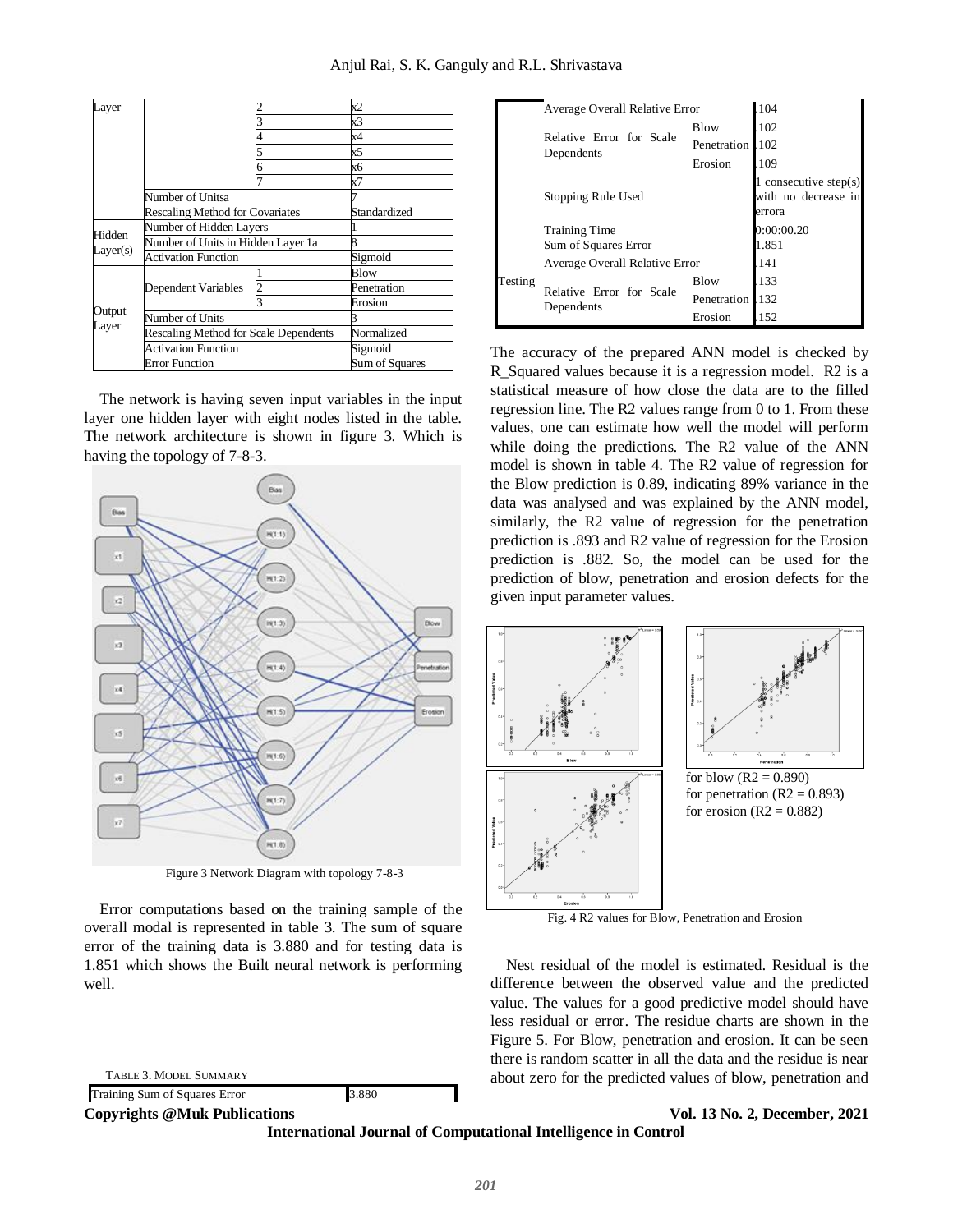erosion.

Nest residual of the model is estimated. Residual is the difference between the observed value and the predicted value. The values for a good predictive model should have less residual or error. The residue charts are shown in the Figure 5. For Blow, penetration and erosion. It can be seen there is random scatter in all the data and the residue is near about zero for the predicted values of blow, penetration and erosion.



Figure 5. Regression for prediction of Blow, Penetration and Erosion

# SAND-CASTING DEFECT PREDICTION USING ARTIFICIAL NEURAL NETWORK

Here MATLAB is used to create an ANN model and to see whether the input parameters can predict the defects blow, penetration and erosion using the available data. The procedure of developing the ANN model is discussed here.

First, the dataset is loaded into MATLAB. The total size of the data is 493\*10, as it is having 493 observations and seven independent variables (moisture%, permeability, Binder%, Pouring temperature, GFN, Mould Hardness and Green strength) and three independent variables (Blow, Penetration and Erosion). Then data is separated into training and testing datasets. 70% of data is divided for testing and 15% of data is used as the validation data set. The remaining 15% of the data will be used for testing the developed model. The network architecture of the build ANN model is shown in figure 6. It has 7 neurons as there are 7 input variables in the dataset, and 3 neurons in the output layer. And there are 10 neurons in the hidden layer, so the network topology is 7-10-3.



Figure 6. Network topology

For training of the ANN Levenberg Marquard Training algorithm is used. The validation performance of the neural network is displayed in figure 7 the error was changing for different iterations starting from zeroth iteration, the best validation performance is 0.0061801 at the tenth epoch.



The validation check is shown in figure 8. Here validation check is at 16 epochs. It menaces at 16th epoch it has a better performance.



Figure 8. Validation check

The amount of error is shown in the output error histogram figure 9.

### **Copyrights @Muk Publications Vol. 13 No. 2, December, 2021**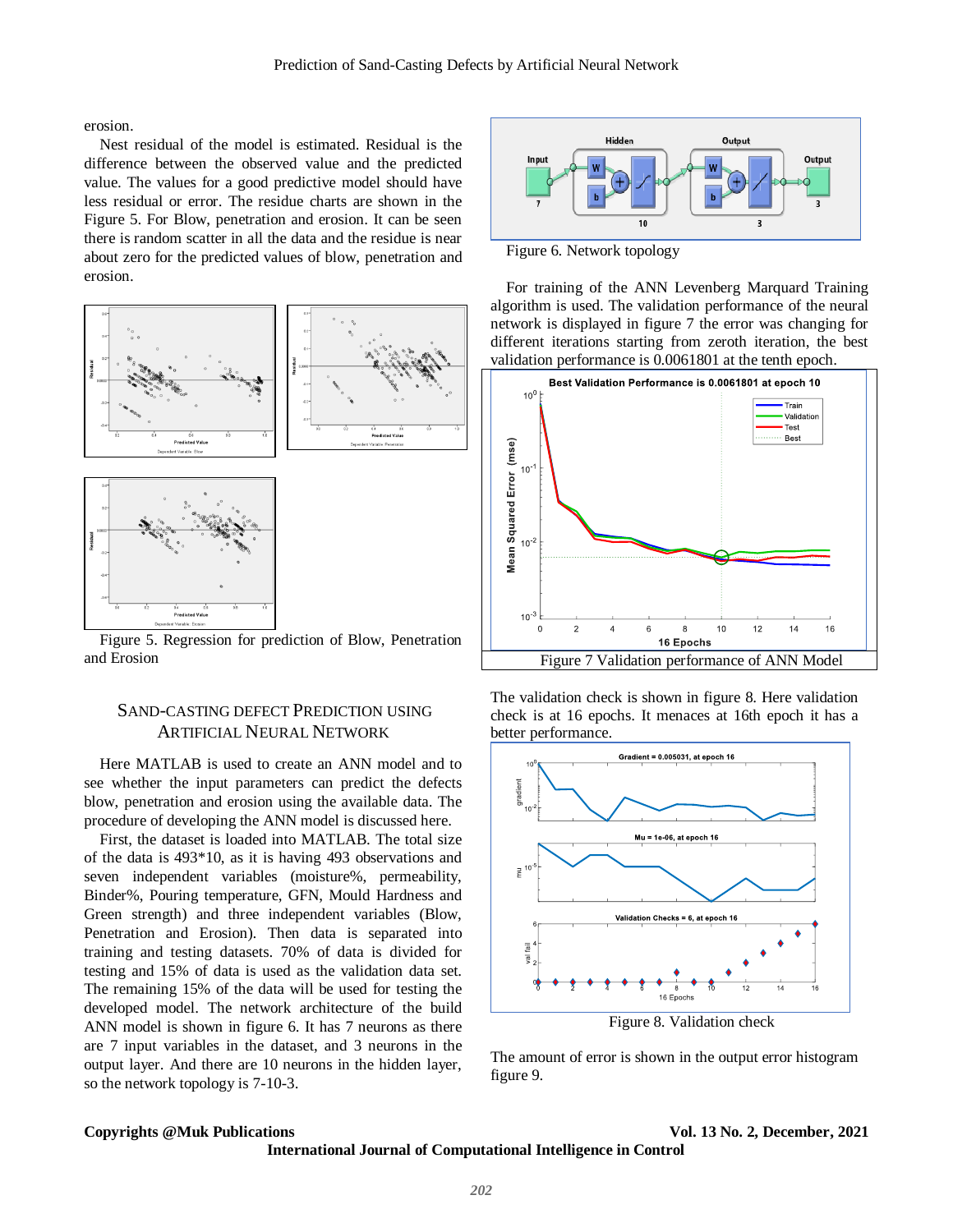

To check the performance of the ANN model the regression plots of the model is shown in figure 10. For training data set R=0.95429, for the validation dataset, the performance of the model is 0.95077 and for the testing dataset the performance of the model is 0.95747 and for all datasets, the performance of the model is 0.95417.



Figure 10. R Values of Training, Validation, and Testing and for All data set.

As the performance the model is very good and can be used for prediction of sand-casting defects for the given input parameter values. Hance both the models prepared by SPSS and MATLAB can be used to predict the sand casting defects: Bow, penetration and erosion. ANN can also be implemented using python, next

### **Copyrights @Muk Publications Vol. 13 No. 2, December, 2021**

discussion about implementation of ANN sand casting defect prediction using the same data is presented.

# SAND-CASTING DEFECT PREDICTION

Using the same data one more ANN model is implemented using python and its in-built packages. The implementation process is discussed next stepwise. First all the required libraries like pandas, numpy, sklearn along with keras is imported. Keras is basically a frame work in python that allows to implement ANN models. Next the data is visualised to see the target and impacting variables, shown in figure 11.



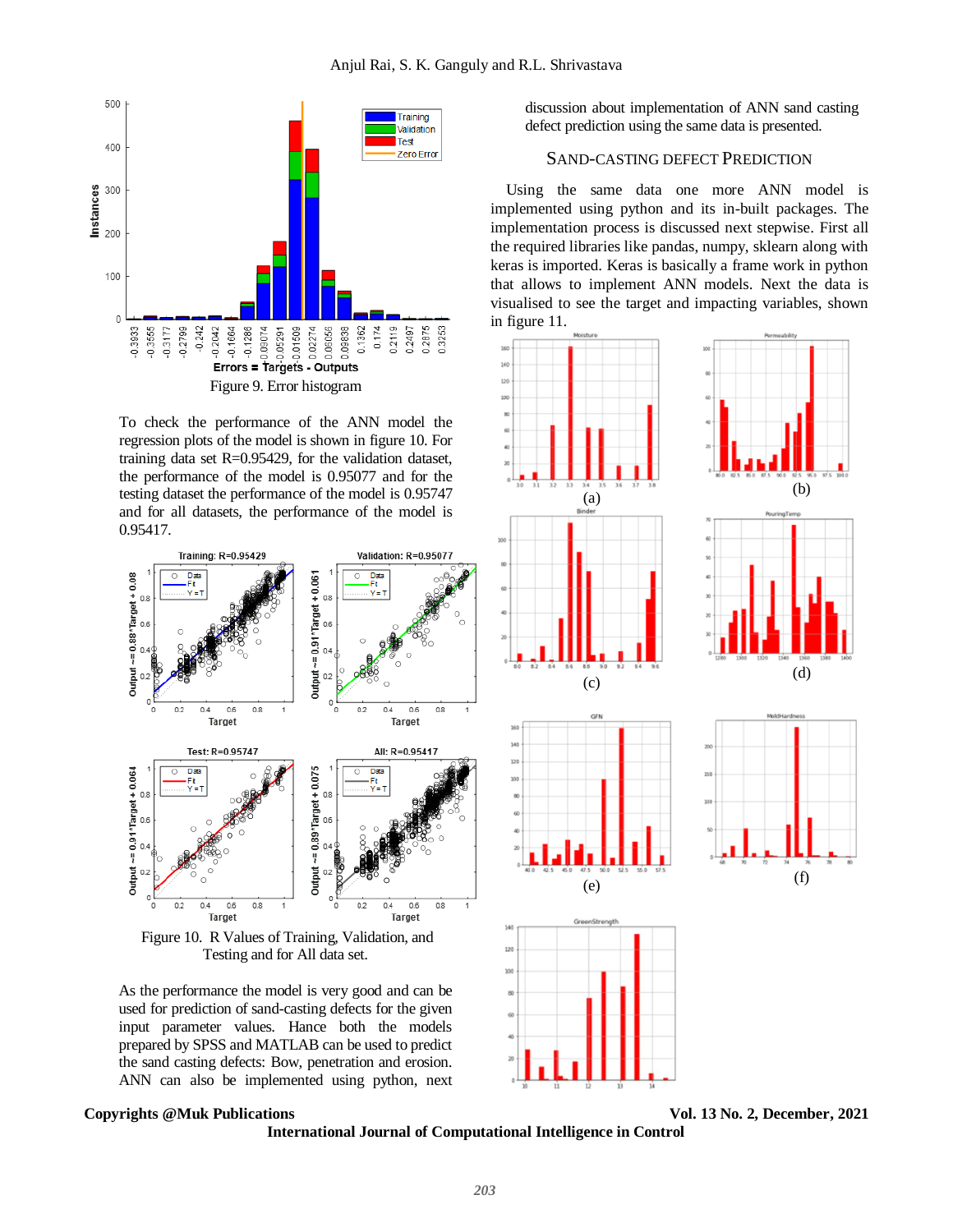(g)

Figure 11. Relative frequency distribution of variables, (a) moisture, (b) humber of times the penetration occurred were 387. permeability, (c) binder, (d) pouring temperature, (e) grain finesse number, (f) mould hardness, (g) green strength

After visualising the data, it is prepared for modelling the whole data is spited into the ratio of 80:20 for training and testing the model. After that the model is trained and build the input, hidden and output layer activation function, weights and bias are defined in block of cods. Keras is used to build the model sequentially layer by layer. Next step is to compile the mode means to keep the model ready to consume the data. After compiling the model run it is up to 100 epochs in the batch size of 20. In every epoch the weights and bises get adjusted and model accuracy improves. The model accuracy started from 0.624 and after the weights adjustment and going back and forth the model gave 95% accuracy. Here we defined keras model and then called the keras and got 95% accuracy in test data. Hance ANN easily implemented using python also in a very simple way and the performance of the model is very good.

### **RESULT AND DISCUSSION**

To see the performance of the ANN model for the prediction of Blow all the 493 predictions and actual data are tabulated and compared to determine the accuracy of the model on the bases of its correct predictions shown in Table 4. The model predicted 264 times blow can occur at given level of input parameters. And actually, the number of times the blow occurred were 276.

| TABLE 4. PERFORMANCE OF THE ANN MODEL FOR BLOW |
|------------------------------------------------|
|------------------------------------------------|

| <b>Heat No</b> | <b>Prediction for</b> | Actual      | <b>Performance</b> |  |
|----------------|-----------------------|-------------|--------------------|--|
|                | <b>Blow</b>           | <b>Blow</b> | of the model       |  |
| <b>DM006</b>   | No Blow               | No Blow     | 1.00               |  |
| DM067          | <b>Blow</b>           | Blow        | 1.00               |  |
| DM106          | No Blow               | No Blow     | 1.00               |  |
| DM121          | No Blow               | No Blow     | 1.00               |  |
| DM374          | No Blow               | No Blow     | 1.00               |  |
| DM409          | No Blow               | No Blow     | 1.00               |  |
| DM410          | No Blow               | No Blow     | 1.00               |  |
| DM432          | No Blow               | Blow        | 0.00               |  |
| DM462          | Blow                  | Blow        | 1.00               |  |
|                |                       |             |                    |  |
| DM493          | Blow                  | Blow        | 1.00               |  |
| Total          | 264                   | 276         | 416.00             |  |

To see the performance of the ANN mode for the prediction of penetration all the 493 predictions and actual data are tabulated and compared to determine the accuracy of the model on the bases of its correct predictions shown in Table 5. The model predicted 413 times prediction can

| TABLE 5. PERFORMANCE OF THE ANN MODEL FOR PENETRATION |                          |                |              |  |
|-------------------------------------------------------|--------------------------|----------------|--------------|--|
| Heat No                                               | Prediction for<br>Actual |                | Performance  |  |
|                                                       | penetration              | penetration    | of the model |  |
| <b>DM001</b>                                          | Penetration              | Penetration    | 0            |  |
| DM070                                                 | Penetration              | No penetration | 1.00         |  |
| <b>DM111</b>                                          | Penetration              | Penetration    | 1.00         |  |
| DM231                                                 | Penetration              | Penetration    | 1.00         |  |
| <b>DM284</b>                                          | Penetration              | Penetration    | 1.00         |  |
| DM401                                                 | No penetration           | No penetration | 1.00         |  |
| DM434                                                 | Penetration              | Penetration    | 1.00         |  |
|                                                       |                          |                |              |  |
| DM493                                                 | No penetration           | No Penetration | 0.00         |  |
| Total                                                 | 413                      | 387            | 453.00       |  |

occur at given level of input parameters. And actually, the

To see the performance of the ANN mode for the prediction of erosion all the 493 predictions and actual data are tabulated and compared to determine the accuracy of the model on the bases of its correct predictions shown in Table 6. The model predicted 335 times erosion can occur at given level of input parameters. And actually, the number of times the erosion occurred were 331.

TABLE 6. PERFORMANCE OF THE ANN MODEL FOR EROSION

| <b>Heat</b><br>No | <b>Prediction</b><br>for erosion | Actual<br>erosion | <b>Performance</b><br>of the model |
|-------------------|----------------------------------|-------------------|------------------------------------|
| DM053             | No erosion                       | No erosion        | 1                                  |
| DM195             | No erosion                       | No erosion        | 1                                  |
| DM200             | Erosion                          | No erosion        | $\theta$                           |
| DM253             | No erosion                       | No erosion        | 1                                  |
| DM297             | Erosion                          | Erosion           | 1                                  |
| DM340             | Erosion                          | Erosion           | 1                                  |
| DM369             | Erosion                          | Erosion           |                                    |
| DM412             | erosion                          | Erosion           | 1                                  |
|                   |                                  |                   |                                    |
| DM493             | No erosion                       | No erosion        |                                    |
| Total             | 335                              | 331               | 488.00                             |

The computed accuracy of the model for blow, penetration and erosion is summarized in table 6. As the performance of the ANN model for all three defects is quite satisfactory. Model prediction for erosion is best with the accuracy of 98.99% followed by prediction of prediction and then blow is 83.16%.

TABLE 6 PERFORMANCE OF BAYESIAN-BASED SAND-CASTING PREDICTION **SYSTEM** 

|        |    |    | Blow | Penetration | Erosion |
|--------|----|----|------|-------------|---------|
| Actual | no | ΩŤ | 276  | 387         | 331     |

#### **Copyrights @Muk Publications Vol. 13 No. 2, December, 2021**